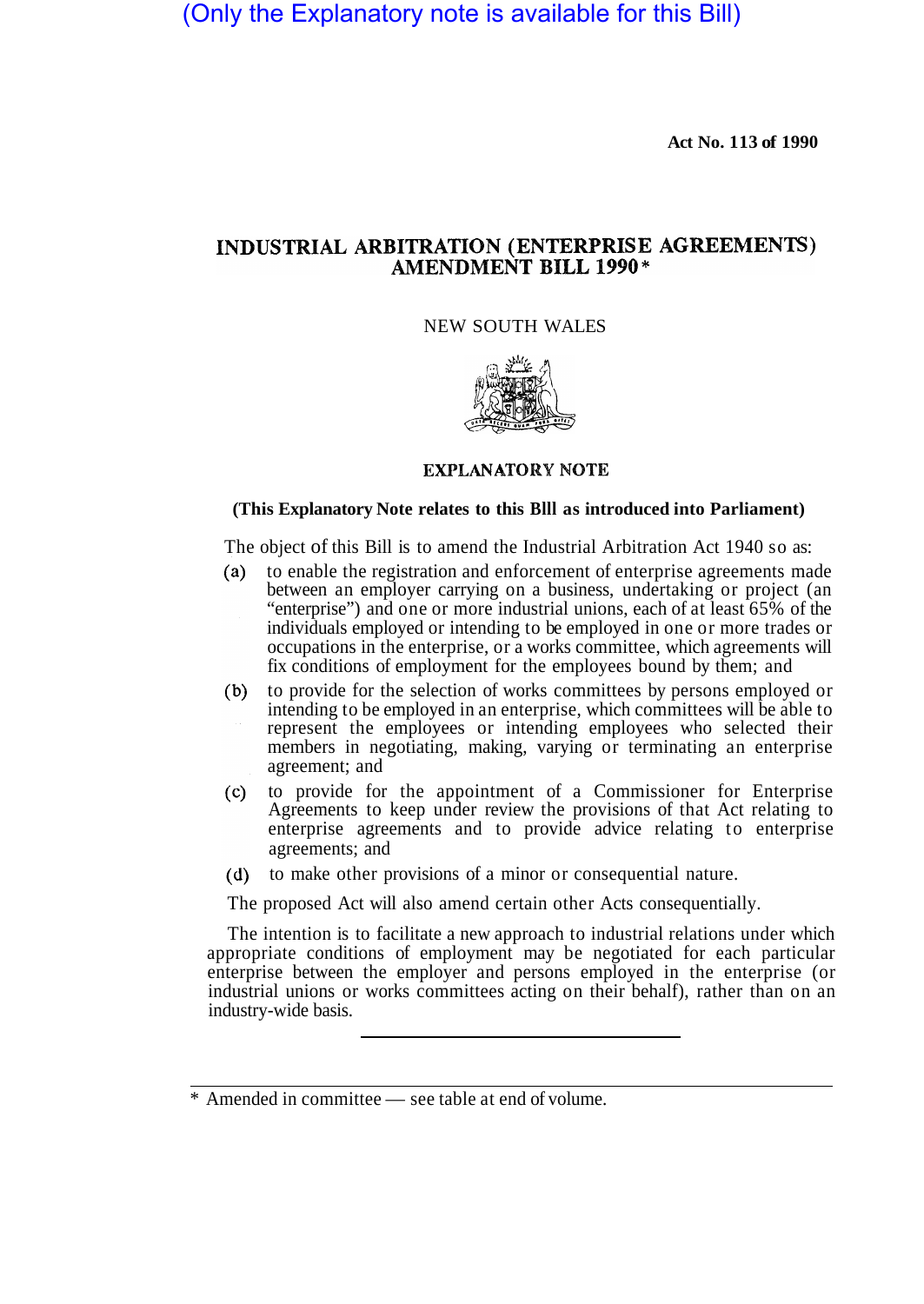**Clause 1** specifies the short title of the proposed Act.

**Clause 2** provides for the proposed Act to commence on a proclaimed day or proclaimed days.

**Clause 3** is a formal provision that gives effect to the Schedule of amendments to the Industrial Arbitration Act 1940.

**Clause 4** is a formal provision that gives effect to the Schedule of consequential amendments to other Acts.

# **SCHEDULE 1 — AMENDMENT OF THE INDUSTRIAL ARBITRATION ACT 1940**

# **PART 1 — AMENDMENT PROVIDING FOR ENTERPRISE AGREEMENTS**

The amendment made by this Schedule inserts a new Part 1C into the Industrial Arbitration Act. The proposed provisions of that Part may be summarised as follows:

# **PART 1C - ENTERPRISE AGREEMENTS**

#### Division 1 - Definitions

**Section 13A (Definitions)** defines the terms "enterprise", "enterprise employer" and "registered" for the purposes of the proposed Part. It is made clear that businesses conducted by holding companies and subsidiary companies may be treated, for the purposes of the proposed Part, as a single enterprise or separate enterprises.

#### **Division 2 — Enterprise agreements**

**Section 13B (Purpose of an enterprise agreement)** explains that an enterprise agreement is an agreement made to fix conditions of employment for persons employed in a single enterprise in any number of trades or occupations.

**Section 13C (Effect of a registered enterprise agreement)** declares that a registered enterprise agreement will be enforceable as if it were an award. Provisions of such an agreement will prevail over any award made under the Industrial Arbitration Act or any industrial agreement or order of the Industrial Commission. Intervention by the Commission or by a Conciliation Commissioner or Committee in relation to a condition of employment fixed by such an agreement may occur only with the consent of the parties to the agreement.

**Seection 13C (Parties to an enterprise agreement)** provides that the parties to an enterprise agreement are to be the employer carrying on the enterprise and any one or more industrial unions or a works committee representing employees engaged or intending to be engaged in the enterprise or (as individual. parties) each of not less than 65% of the employees or prospective employees in one or more trades or occupations.

**Section 13E (Content of an enterprise agreement)** specifics that an enterprise agreement must: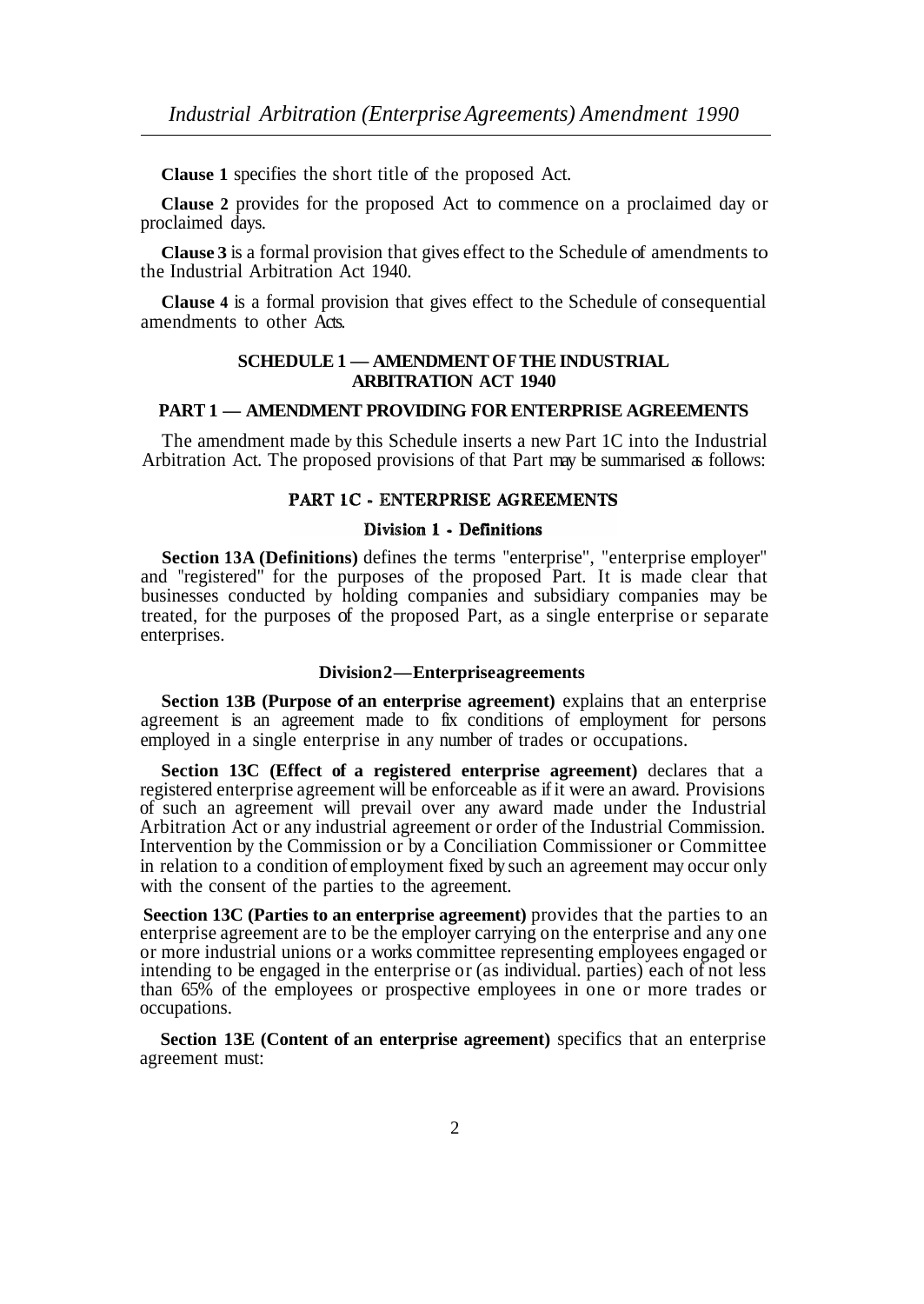- \* identify the parties to the agreement, the enterprise and the trades or occupations to which it relates
- \* fix conditions of employment
- \* identify any award or industrial agreement that fixes other conditions of employment for employees bound by the agreement
- \* set out procedures to be followed to avoid grievances, and to settle any grievances, between the parties to the agreement
- \* declare that the agreement was not entered into under duress.

Such an agreement will apply only to conditions of employment at places at which the enterprise was or was intended to be, or could have reasonably been expected to be, carried on when the agreement was made, unless the agreement provides otherwise.

**Section 13F (Formal considerations)** requires an enterprise agreeent to be in writing and signed by or on behalf of each party to it.

**Section 13G (Term of enterprise agreement)** provides than an enterprise agreement, unless it is an amending agreement, is to have a noinal term of not less than 12 months nor more than 3 years. It can be terminated at any time if all parties agree. Should agreement to terminate not be reached, it can be terminated at the end of its nominal term or at any time afterwards, but only if one of the parties gives at least 3 months' notice to each

**Section 13H (Variation of enterprise agreement)** permits the variation of an enterprise agreement at any tme by mutual consent of the parties to it.

The Commission may vary an enterprise agreement to remove ambiguity or uncertainty, or to make a change the Commission considers necessary to avoid a substantial risk of death or personal injury.

**Section 13I (Approval for registration of enterprise agreement)** requires the Commission to approve an enterprise agreement lodged for registration if satisfied:

- \* that the agreement is not contrary to the public interest
- \* that the agreement is not unfair, harsh OH unconscionable
- \* that the agreement was not entered into under duress
- \* that the agreement complies with all other requirements of proposed Division 3

An agreement that does not comply with the Commission's wage fixation principles is not necessarily contrary to the public interest.

Before approving an agreement, the Commission may take into account the views of the Labor Council of New South Wales or of any major peak organisation for employers operating in the State and must take into account any submission made by the Commissioner for Enterprise Agreements (to be appointed under proposed Division 4).

Industrial Registrar to register each enterprise agreement approved by the Commission for registration. Such an agreement is binding only if registered. **Section 13J (Registration of enterprise agreement required)** requires the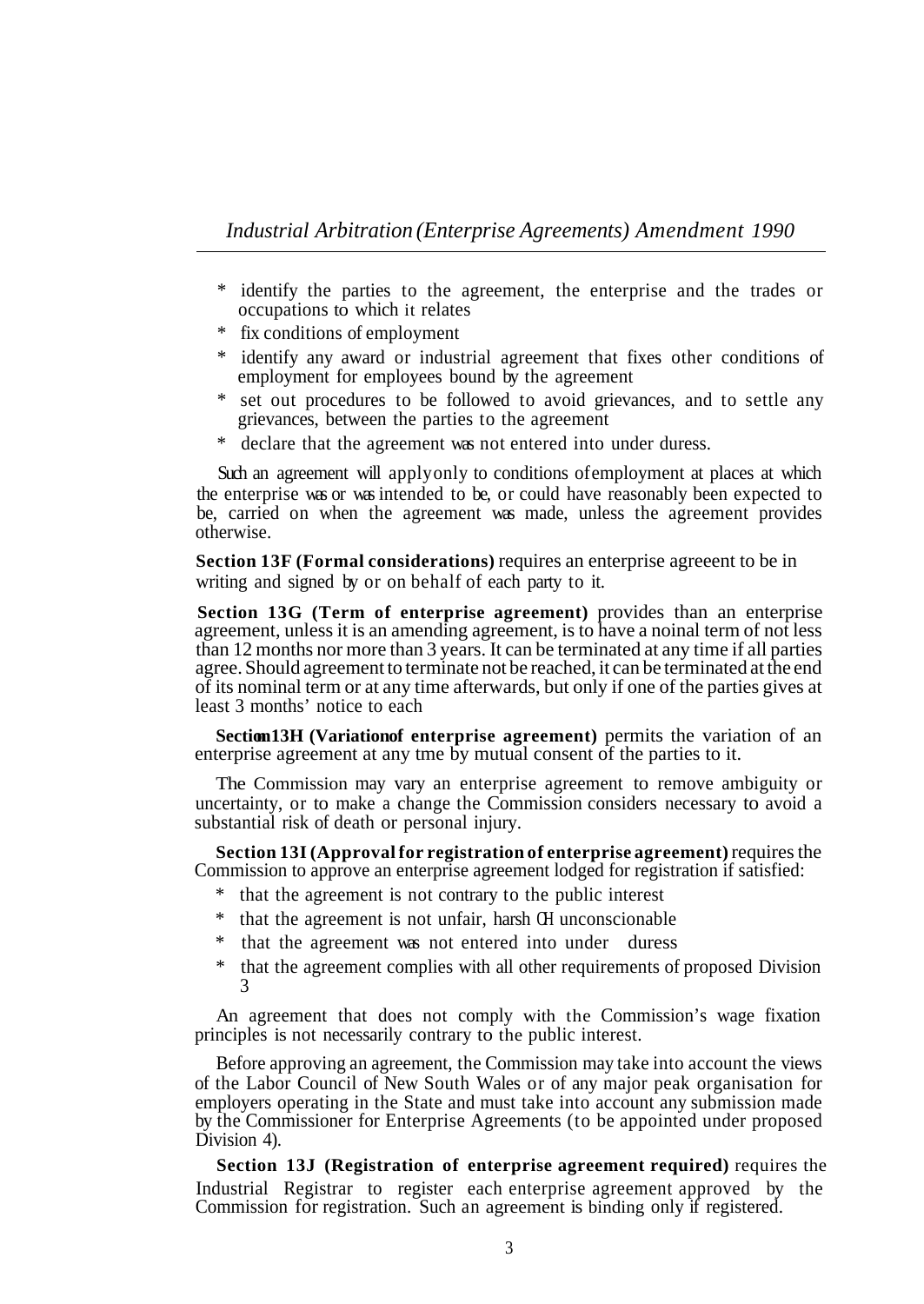**Section 13K (Persons bound by enterprise agreement)** provides that an enterprise agreement binds not only the parties to it, but all persons employed in the enterprise who are employed in a trade or occupation to which the agreement relates. Successors to the enterprise employer (such as purchasers of the enterprise) are also bound.

**Section 13L (Register of enterprise agreements)** requires the Registrar to keep a register of all registered enterprise agreements (including amending agreements) and of notices of termination and limits the kinds of persons who may, without payment of a fee, inspect, or obtain a copy of, a registered enterprise agreement held by the Registrar.

**Section 13M (Notice to be given of working conditions)** requires an enterprise employer to give employees and prospective employees of the enterprise access to a copy of any registered enterprise agreement fixing conditions of employment that are or would be applicable to them or to inform them about those conditions.

**Section 13N (Restriction on duplication of special conditions)** aims to prevent conditions of enterprise agreements from being duplicated in awards, orders or directions of the Commission, or of Conciliation Commissioners or Conciliation Committees.

**Section 13O (Secret ballots under this Division)** requires that any such secret ballot must be conducted by a person (other than the enterprise employer concerned) on behalf of the employees or intending employees entitled to vote. If irregularities are alleged, the Registrar may arrange for a further ballot and the Commission may make orders staying proceedings under the Division.

# **Division 3—Works comittees**

**Section 13P (Nature of works committee)** explains that such a committee is formed by employees or intending employees of an enterprise to represent them in matters concerning enterprise agreements.

**Section 13Q (Decision to form works committee)** provides for not less than 65% of the employees or intending employees of an enterprise who are or are to be employed in one or more trades or occupations to decide in a secret ballot that they will form aworks committee and who will be the members of the committee.

**Section 13R (Composition of work committee)** limits the number of members of a works committee to 8 (or more, if the enterprise employer consents). Each member must be a person who would be bound by any enterprise agreement to which the committee was a party.

**Section 13S (Term)** provides for the dissolution of a works committee that does not enter into an enterprise agreement within 6 months of its formation. If a committee does enter into such an agreement, it is dissolved when the agreement is terminated.

**Section 13T (Decisions and procedure)** establishes that a works committee decision is that supported by a majority of votes of the members of the committee. A committee must elect a chairperson, who has (if necessary) a casting vote.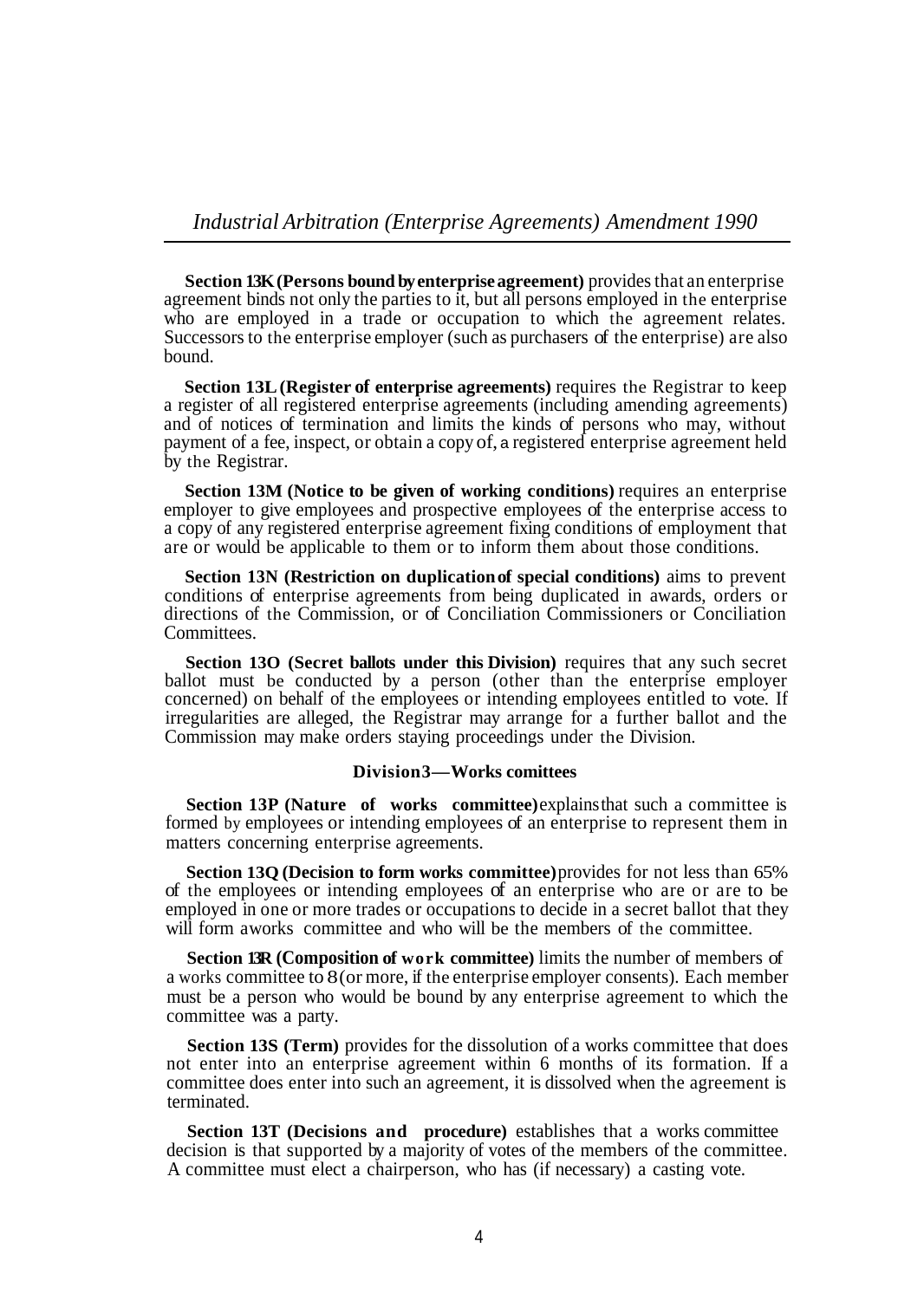**Section 13U (Casual vacancy)** allows the employees or intending employees concerned to elect a new member to fill a casual vacancy on a works committee. Pending such an election, the chairperson may appoint such an employee to fill the vacancy.

**Section 13V(Dissolution)** allows for the dissolution of a works committee at any time by the decision in a secret ballot of at least 65% of employees or intending employees who are or are to be employed in the trades or occupations for which the committee was formed. If a works committee is formed to replace the former committee within 30 days of the dissolution, the new committee will take its place as a party to an enterprise agreement entered into by the former committee. If no works committee takes the place of a former such committee, the enterprise agreement continues in force and continues to bind the employees represented by the former committee.

**Section 13W (Representation before the Commission)** provides for a works committee to be represented before the Commission by any member or, with the Commission's consent, by a barrister or solicitor.

**Section 13X (Secret ballots under this Division)** requires that any such secret ballot must be conducted by a person (other than the enterprise employer concerned) on behalf of the employees or intending employees entitled to vote.

#### **Division 4 — Commissioner for Enterprise Agreements**

**Section 13Y (Appointment)** declares that a Commissioner for Enterprise Agreements may be appointed under the Public Sector Management Act 1988.

**Section 13Z (Functions)** states the powers, authorities, duties and functions of the Commissioner which include:

- ongoing review of the enterprise agreements provisions of the Industrial Arbitration Act
- \* assisting and advising persons concerning enterprise agreements
- \* promoting the use of enterprise agreements
- \* provision of annual and other reports

# **PART 2— CONSEQUENTIAL AMENDMENTS**

# **Definitions**

The present definition of "agreement" in the Industrial Arbitration Act is substituted so as to include an enterprise agreement. Definitions of "enterprise agreement" and "works committee" are inserted. (Item (1)).

#### **Enforcement of registered enterprise agreements**

Although many of the provisions of the Industrial Arbitration Act that relate to industrial agreements are inappropriate to be applied to enterprise agreements, the scope of the following provisions of that Act applicable to industrial agreements is extended by specific amendments for the purpose of allowing the enforcement of enterprise agreements: